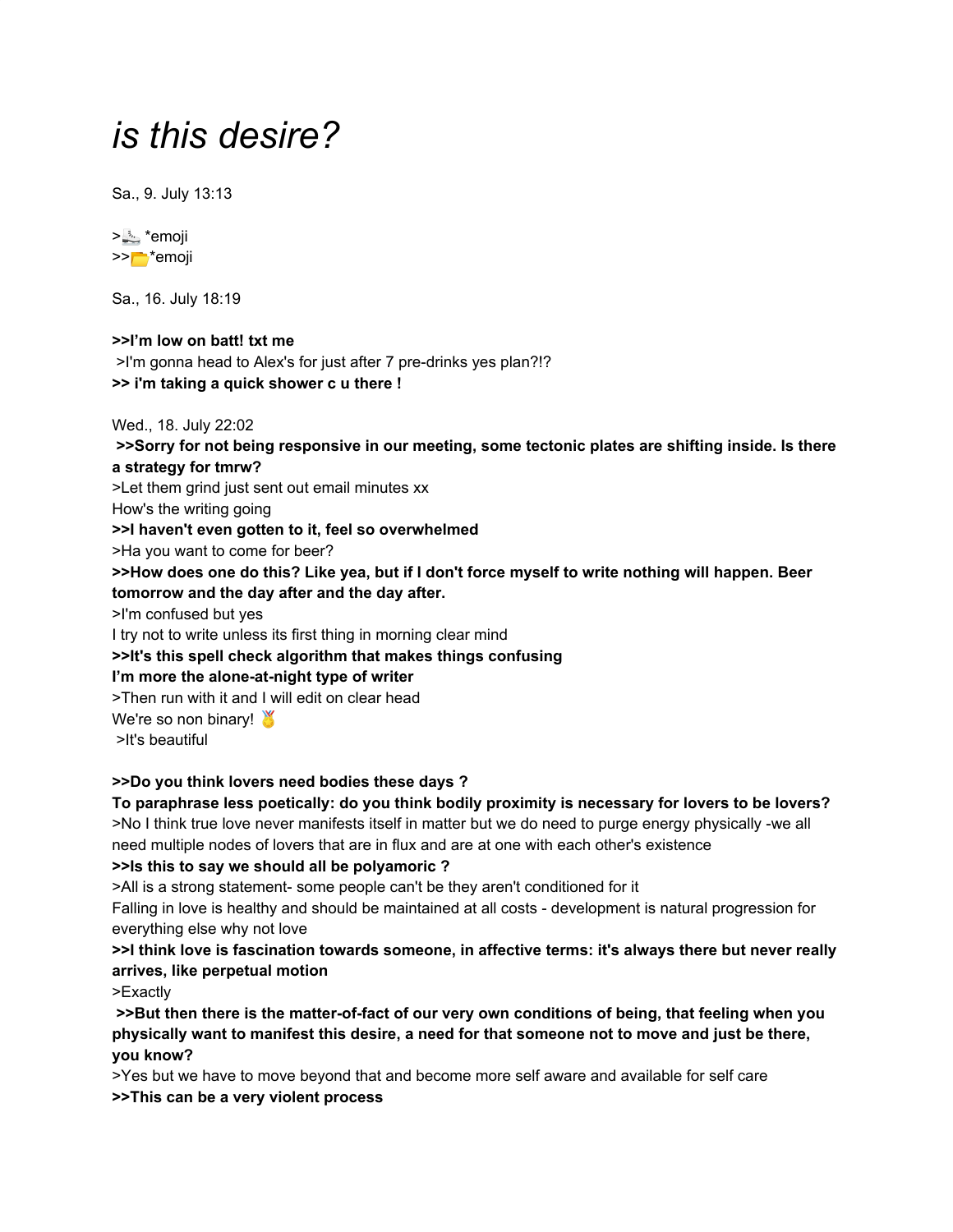>The revolution is never peaceful **>>How can the revolution ever be peaceful when some of us are more mortal than others?** >I'm talking about a self- revolt And I have to go meet Alex now but this theme intrigues me a lot and I wish we were just sitting and talking Are u ok? On side note **>>I'm ok yes :--) I just like to carry drama on my shoulders** > You wear it well **>>Having said that, I think I will roll over and have a drink w you guys.** >C u soon xxx

Fri., 20. July 14:00

**>>Do you think the opposite of desire would be decision?** >Possibly but couldn't you argue "you" make the decision to desire **>>Is to not desire a decision too then ?** >Satisfaction would maybe the opposite desire but then we have the application of will - and where does that stand for desire

**>>Last night I dreamt my lover-on-hold gave me blue carnations. I placed them on the steering** wheel of my bike where they flourished. I only realized this was a dream when I stepped on my **bike this morning and looked down onto my steering wheel... I've been thinking a lot about desire** lately. If desire is ever mutual, if it can be revoked once it has been shattered. I think desire and **will go hand in hand. A willingness to desire, might be a good formulation? A willingness to commit to the torture of desire.. That's maybe how I think it operates. A pleasurable pain or a painful pleasure.. Then I decided, fuck it, those flowers are there! They are still on that steering wheel because I want them there and I desire them to be there. And they are beautiful.**

>This is the moment of transcendence to accept the dream of desire as the desire and as being desire shows the properties of desire as an uncontrollable action of comfort - desire offers us a place of safety in a tumultuous space perhaps we could at this point call it a safe word when individuals collide to the knowledgeable point of pain - we can reasonably call out the safe word rather than acknowledge nothingness as a state of chaos - can we assume we lust desire for closure Is there a limit for desire?

How do we apply desire to a socio-psychotic real space - or does desire not exist in this space?

>> **What about desiring nothing - is that desire? I think humans have this intrinsic desire to articulate the world around them, it is what perhaps gives us this temporary idea of comfort, the delusion that for a moment we understand this world and that it therefore belongs to us. Then again when we articulate something, it no longer is the object of our desire because it starts functioning in this socio-psychotic real space you mention. It becomes real, and real is not something that can be desired. This is where desire reaches its limit. I think nothingness is chaos only from the perspective of the human, because it cannot function in this human articulated** space of the real. That's why we desire incessantly and perhaps that's why the object or subject of **our desire is forever evading us. We always desire something as opposed to nothing but nothing** is all one can be certain of; it's death. That which has already happened. I'm interested in this idea of when individuals collide. Is this a moment of love? Is love conditioned by desire or is desire a **condition of love?**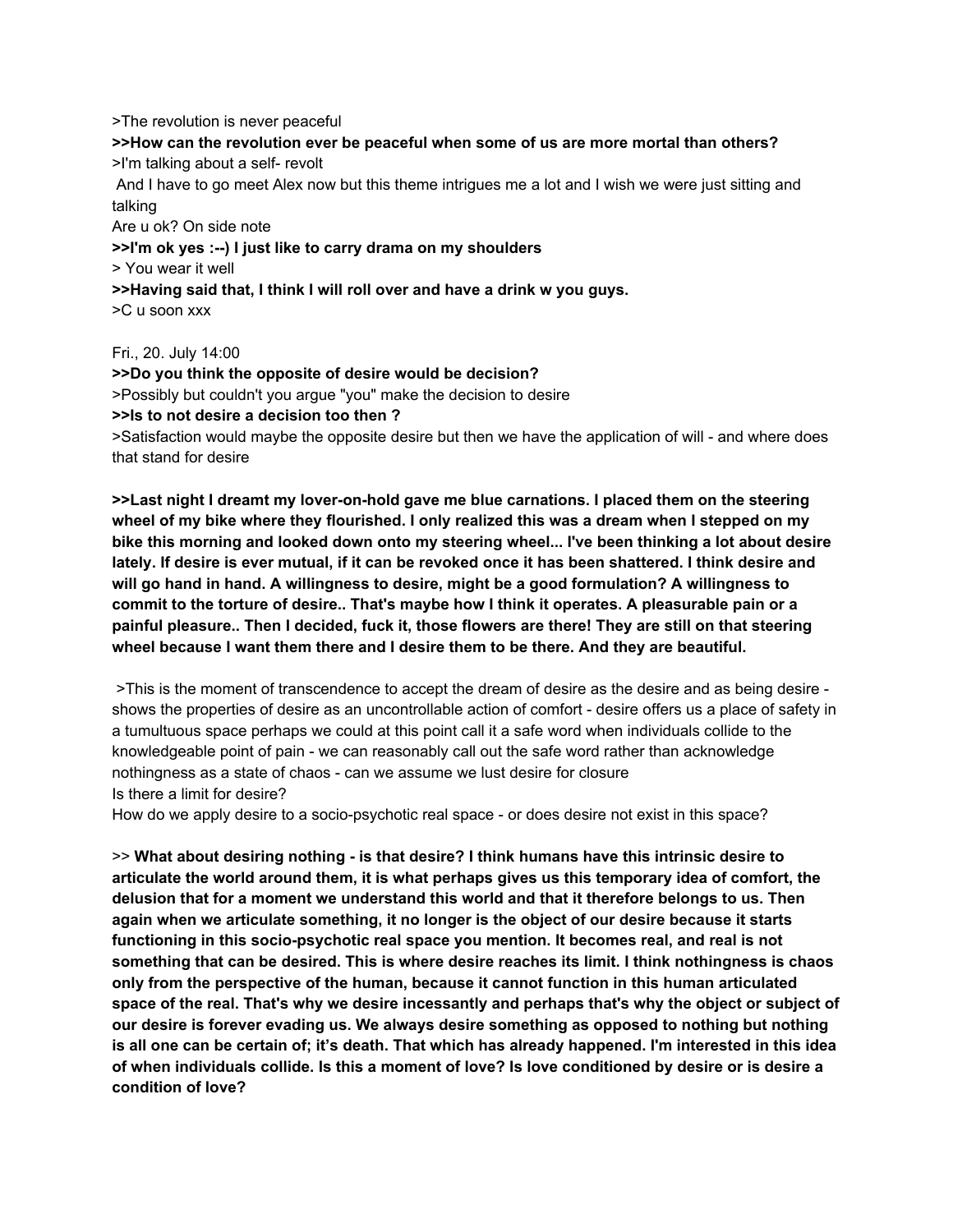>I don't agree I think we all desire the moment of nothingness - an orgasm is a state of nothingness for a split second

but perhaps this is a more dignified desire - the dignity of desire is what makes the human different from animal because it has a problem with itself- it's own existence and therefore can desire it's own psychosis - it's own death drive

>I would say love is a byproduct of destruction we destroy our self-sense of desire and open it up for the collision of another and therefore condition ourself for a reform of impossible desire. Because two people will never have identical desire therefore it is always set for failure

>>I think we're arriving at a very I resetting point here. Indeed, I totally agree on the orgasm, I always felt strongly that sex is closely related to death. I like the way you formulated it, it is a split **of blissful nothingness. But how does this relate to others? Is there a difference in giving or getting an orgasm? Or masturbation and sex? Sex can be a tool of destruction and manipulation** as much as it can be an act of intimacy and affection. If an orgasm is the culmination of desire, it **is still never truly satisfied, we keep chasing orgasms throughout life. On the other hand how is desire prioritized and by whom? What about desiring clean air, fresh water, companionship and** equality? It is this ability to direct our desire that differentiates us from other beings. "I choose not to" can be seen as desire, an inversion of desire perhaps but nonetheless. I guess this is why I **brought up the question at the beginning , whether decision is the opposite of desire. If two people never have identical desires, isn't love then just politics? Besides, if love only exists as** failure then I want to learn to fail better. If destruction is a precondition for love, then I want to **destroy myself repeatedly. Can one love nothingness?**

### Sun., 22. July 14:44

#### **>>where are you what's up I feel like a smoothie**

>Hey hey I made a special promise to be lonely today but you and smoothies would have been divine but I can't break a promise to my lonely self - it's too cruel

## **>>As long as the loneliness ain't killing you, I can understand**

>Also back tracking the idea of chasing orgasms all our lives is sensationally good- also the concept of loving nothingness made me feel rather empowered - I think I feel less of the other when it comes to desire. Or maybe I disassociate them from my desire even if they are the object of it - I see desire a singular motion that can be intervened reformed or exformed but never parallel to the other >And I'm quite alive btw

Day before yesterday 12:39 >I'm so happy we are the alienated dreamers here **>>Me too. Our dreams are manifestations not manifestos >>They're all engineers in here as far as I'm concerned** >The ethical industrialist **>>The ontological surgeon**

>>In a universe that in itself is already universal, I believe the human is the alien subject. Maybe **change can only exist if humans accept the possibility of not-being. Nothingness? I scrolled down my newsfeed today where it said: " According to a new breakthrough study, the Octopuses DNA is not of this world!" - but who cares, right? We eat aliens.**

>Why are we so defined by our byproducts entities - if we were to accept nothingness or desire nothingness we become everything by default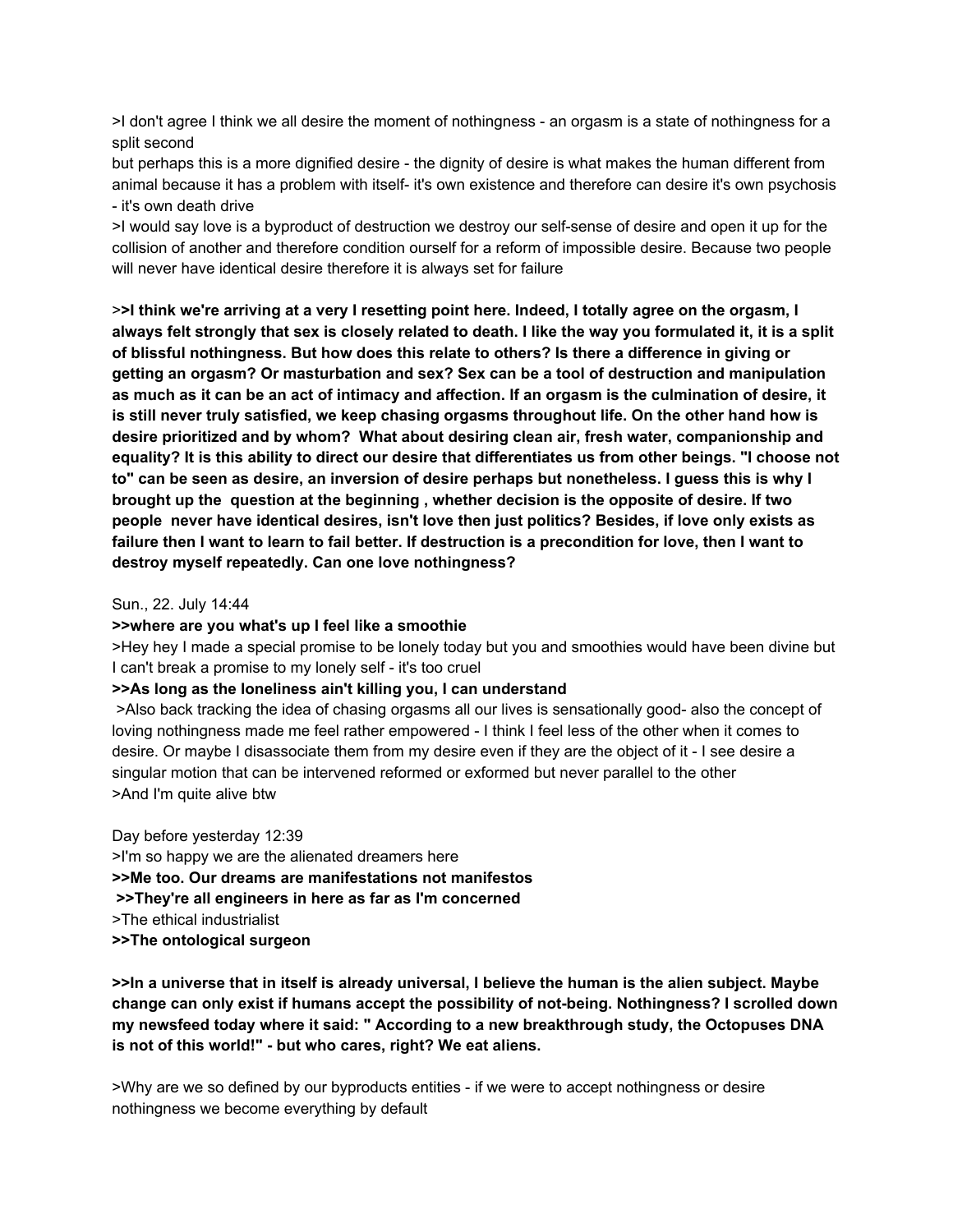Only in becoming default everything can we reach that eternal state of accepting an orgasm from everything maybe rather than chasing the orgasm binary objectives of our desire

#### Day before yesterday 21:22

>>A default is poor politics, and if love is only politics, then it's just an invention for the poor. I don't know, maybe we by default don't really exist, only we can't attain the thought of this because **of desire which always propels us back into an idea of life. If to desire nothingness would by** default bring us everything I believe we would have to give up on the possibility of being. Or at least, this kind of being; we'd have to become aliens. In the same way I think lovers become aliens once they no longer are in physical proximity. We'd have to get rid of being through body. But to **irreversibly estrange oneself from the body is a radical leap into nothingness -- in fact, it's death. Is love even a possibility in such a space of total alienation?**

>Sweets I'm exhausted but just to let u know we do a last session tmrw at 8am if ur into it xx **>>I will come! C u tmrw! X**

### Yesterday 10:30

>>I think we should hang out in Tiergarten with the rest of the class, it's so beautiful! Fuck the institution! Also, I think I might be a poet. Maybe that's the reason why I have this frustration with **the rules and regulations of the artworld. The world belongs to art, not the other way around and limes do grow in abundance**

>My phone was off

Thu July 28 9:13

>I'm thinking if we use violent habitual desire as a coping mechanism for true chaos - losing ourselves to the unknown is harder than daily flagellation

Wed Aug 8 19:02 >> I'm still thinking about your last message. I find it intriguing but hard to decipher. Perhaps we **should schedule a drink anytime soon! X**

Fri Sep 3 22:02

> After nearly 4 years I found out when left alone that I'm the exactly the same person - it's eerie I'm spooked at how little myself and my output changes to my own existence - I'm drinking wine, listening to the pixies smoking out the window \*complete

## **>>That moment by the window is what one should hold on to**

#### Suni Sep 11 17:08

## **>>Do you believe that without eyes we would still be desiring beings?**

> Without eyes we would perhaps take desire to a more cognitive psycho-semantic level

## **>> What about our need to communicate? What would art be if we were stripped from vision at once?**

> Is art only a vision -representation seems more apt and is this purely an ability to see?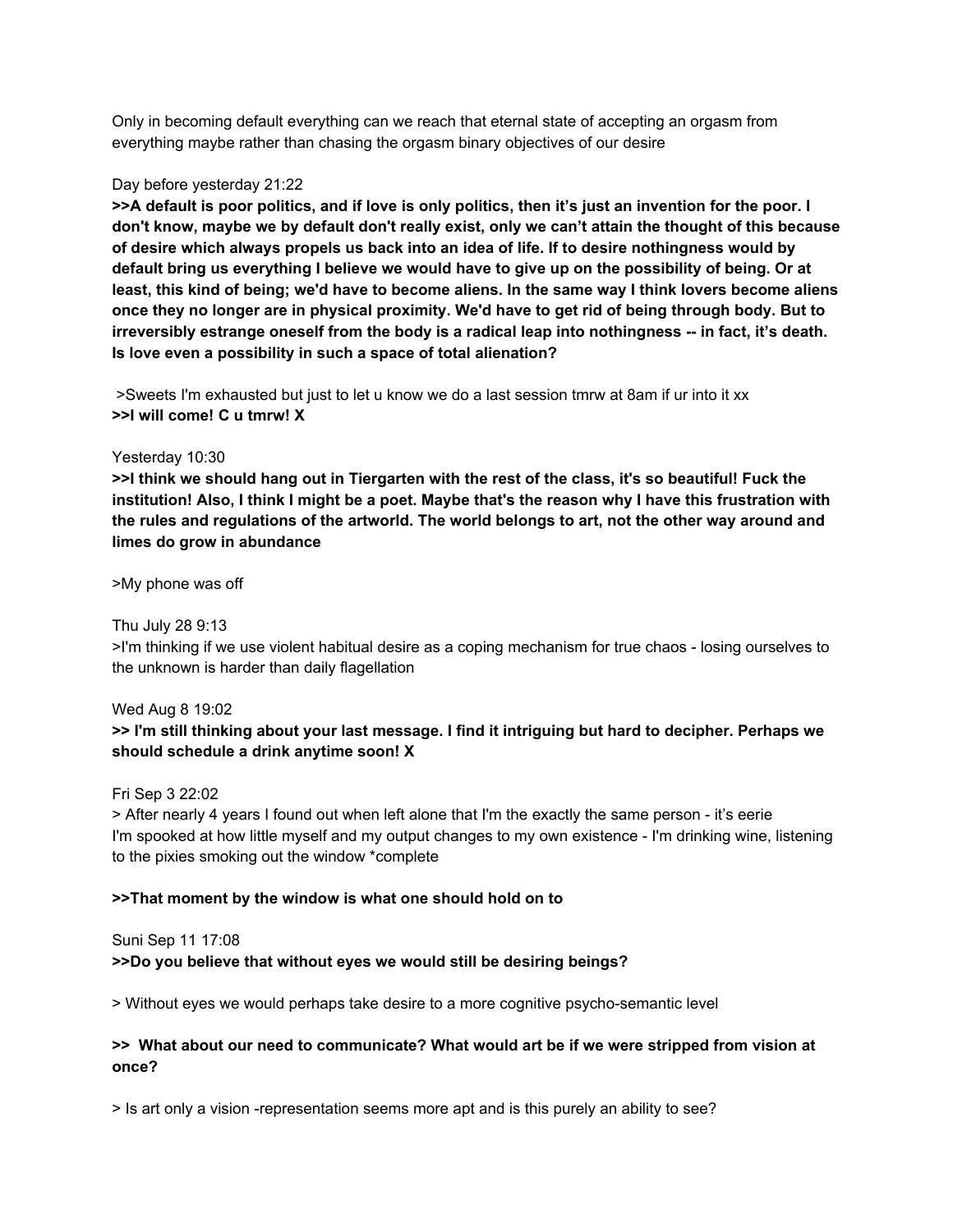**>> Aside from representation, more generally, I'm thinking about the insistence on vision in this** world and how art is defined by that. What if we were to go blind? What would we do with all that crap we produced as art? Would we touch it, taste it? Would we finally listen to it, it or simply **swallow it?**

**>> Dunno, maybe I'm just going insane from this gallery job, sitting around watching people watch** things we refer to as art. The constant noises of videos on repeat, the dreary of being static. I often have the urge to just swallow it all up. Not so much to smash it to pieces as to have it all inside of me, to digest it. If I was to go blind, I think I'd stop producing language and start eating it.

> Societe is richer but she's thin as a rake - your eyes are flooded they no longer understand what it is to see - we should cultivate the sixth sense rather than abolish what we have already

#### Oct 28 19:48

> Right now I believe desire can only be maintained if it remains inactive - as soon as the speculative act becomes reality we lose the essence of it - desire is not a tangible human property it could be likened to perhaps an out of body experience. But in essence as soon as u thump down into those bones, blood and matter u have nothing but yourself the mundane human again lusting but steadfast This is also interesting in incompatible social groupings can I desire u as an absolute desire because we are sexually incompatible or can one desire another because of hefty social consequences-death incest etc Living with desire is something of the mind not of the body yet we absolve it through the body, why?

**>> I've been thinking about desire as something that's exclusively linked to the eyes and vision, I** know this is only partly true and very redundant, but the kind of desire we are practicing is one **very much indexed on vision, on coolness. I see what u mean with desire deriving from the body** and materializing through the body but having very little to do with the body in the end. It maybe **even has little to do with the Other, and desiring that Other. The Other is always a proxy; manufactured, easily replaced, multiplied and forever evading us. Desire confronts us with our own selves, our lacks, our laws, our weaknesses, our perversions, our insignificance. That's why** the act of desiring is so unbearable, it makes us believe that we are only ourselves when in fact all **we can ever be is always the Other.**

#### **>> We desire only what we see, all the rest is yearning**

> I feel I only yearn for desire - desire is addictive and the first hit can never be reached again - one is eternally chasing the rush Do you think there is such a thing as meta-desire?

#### **>> I have no idea what that would be, but I would say yes. Is it friendship?**

> Well I just coined the term- the idea of it been friendship allows us casual desire which is interesting juxtaposition to key notions of suffering we have discussed earlier

#### **>> Casual desire sounds like a great deal of suffering**